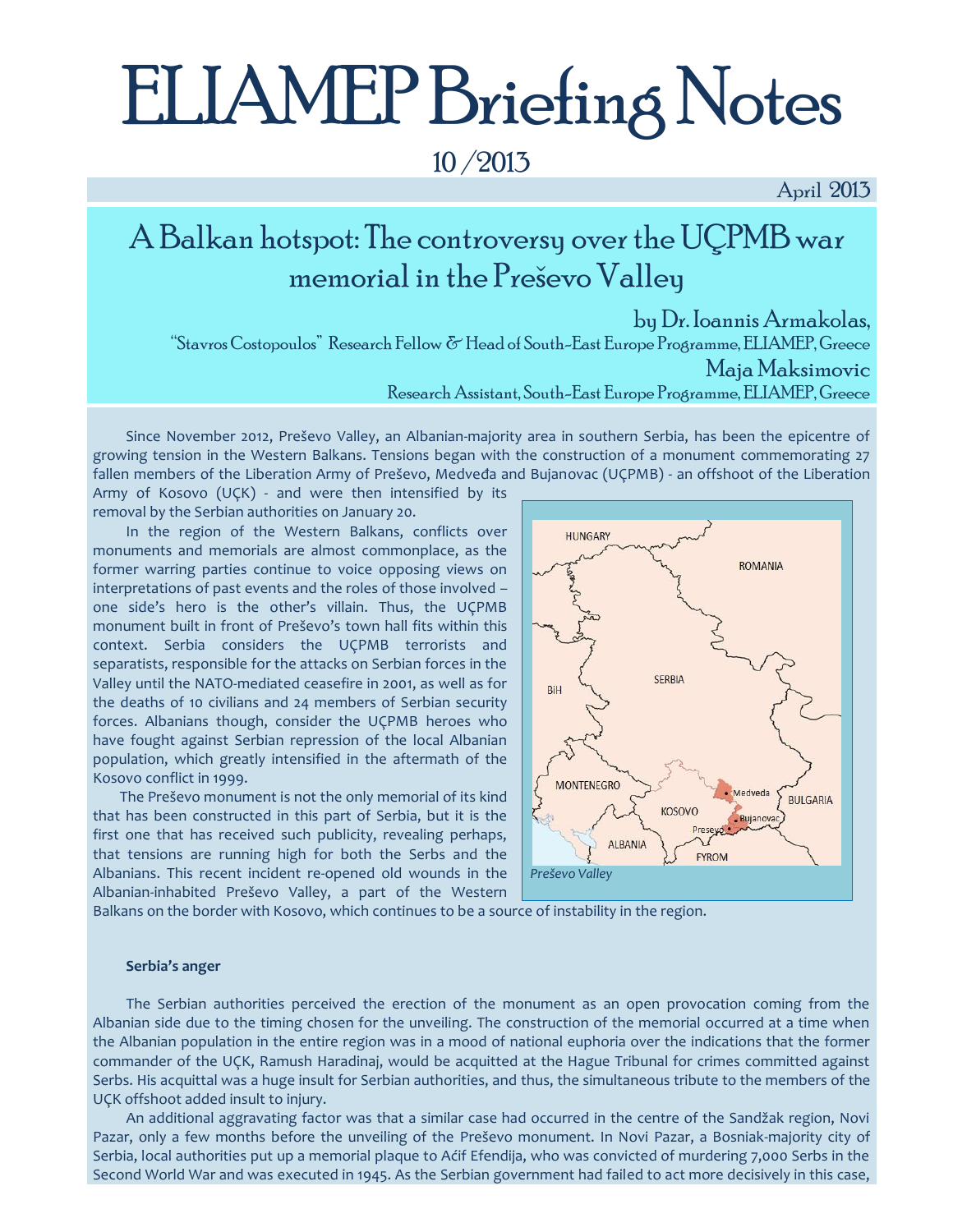Page 2

## A Balkan hotspot: The controversy over the UÇPMB war memorial in the Preševo Valley

#### the Preševo Monument was an opportunity to show resolve and stop any future actions of this sort.

Most importantly, many in Serbia assumed that the monument unveiling is closely connected with the ongoing dialogue between Serbia and Kosovo. Zoran Stanković, chief of the Coordinating Body for Serbia's South which includes the Preševo area, stated that "the whole monument issue was a basis for political manipulation" and represents an attempt to secure a better negotiating position in the Belgrade-Priština dialogue, because "some would like to draw parallels between that area and northern Kosovo". Indeed, the Albanian leaders of the Preševo Valley have been watching the negotiations between Belgrade and Priština, and are worried about how they might be affected if Serbs from Northern Kosovo acquire extra concessions, or even an autonomous status. What most Preševo Valley Albanians demand is that they are given the same status and rights as those who inhabit Northern Kosovo will receive. Calls for a union with Kosovo have persisted, and are sometimes linked to suggestions of a territorial swap, where the largely Serb-inhabited northern Kosovo would be exchanged for the Preševo Valley. That is why some have assumed that the amount of publicity the dispute over the monument has received is actually an attempt of the Albanian representatives to transfer the Preševo issue from the domestic to the international stage, in order to engage the United States and the EU. The Serbs and the Preševo Valley Albanians entered the new year exchanging threats – the former saying that the monument will be removed *nolens volens*, the latter threatening to take up arms if the monument is removed.

#### **The removal of the monument**

Due to the circumstances under which the monument was built, Serbians have claimed the monument was "provocative" and "controversial". However, it is the monument's *illegality* that has been constantly emphasized as the reason for is removal, as it was constructed without following the official procedure necessary, and acting without the competent body's approval. ELIAMEP's analysis of relevant legal documents demonstrates that the decision for the removal of the memorial was based on a legal technicality. According to the Law on Planning and Construction of the Republic of Serbia, the construction and subsequent removal of monuments and memorials in public places, (which are treated as small prefabricated buildings of a temporary nature) are regulated and managed by local governments. Hence, unlike the naming of streets and squares which requires approval from the relevant Ministry, in the case of building monuments or memorials, no historical assessment of the person being commemorated is necessary. It was up to the Preševo local authorities' jurisdiction to decide to build the monument. However, the square in Preševo is treated as a spatial entity, where, in order for any works and reconstructions to be done, the consent of the Institute for Protection of Cultural Heritage, located in the southern Serbian town of Niš, must be provided. The Institute had issued the requirements for the square in Preševo where the monument was built, as well as for other monuments of historic value in the town, and stated that all further action taken had to be in accordance with the requirements and official rules for conservation. While the Preševo authorities respected the regulation during previous work on the square's reconstruction, in the case of the monument, the local government neither consulted nor informed the Institute about its unveiling.

As the Institute is a cultural institution and does not have its own inspection services, the relevant inspection office of the Ministry of Justice and Public Administration, after it had been concluded that the proper procedure has not been followed, set a deadline of five days for the monument to be removed. Albanian representatives in the Valley have rejected the compromise proposed by the Serbian authorities which included placing the monument inside the compound of a local mosque. Notably, Preševo Mayor Ragmi Mustafa declared that since the "martyrs" are of the nation they do not belong to a religious group and their monument should not be placed in a mosque or a church. Even moderate Albanian leader Riza Halimi expressed his disappointment with the Serbian reaction. When the local government failed to comply with the inspection's decision, Serbian authorities, helped by the gendarmerie, removed the monument themselves. The chief of the Coordinating Body for Southern Serbia, Zoran Stanković, stated that the monument will not be destroyed and will be the subject of further discussion with the local governing bodies.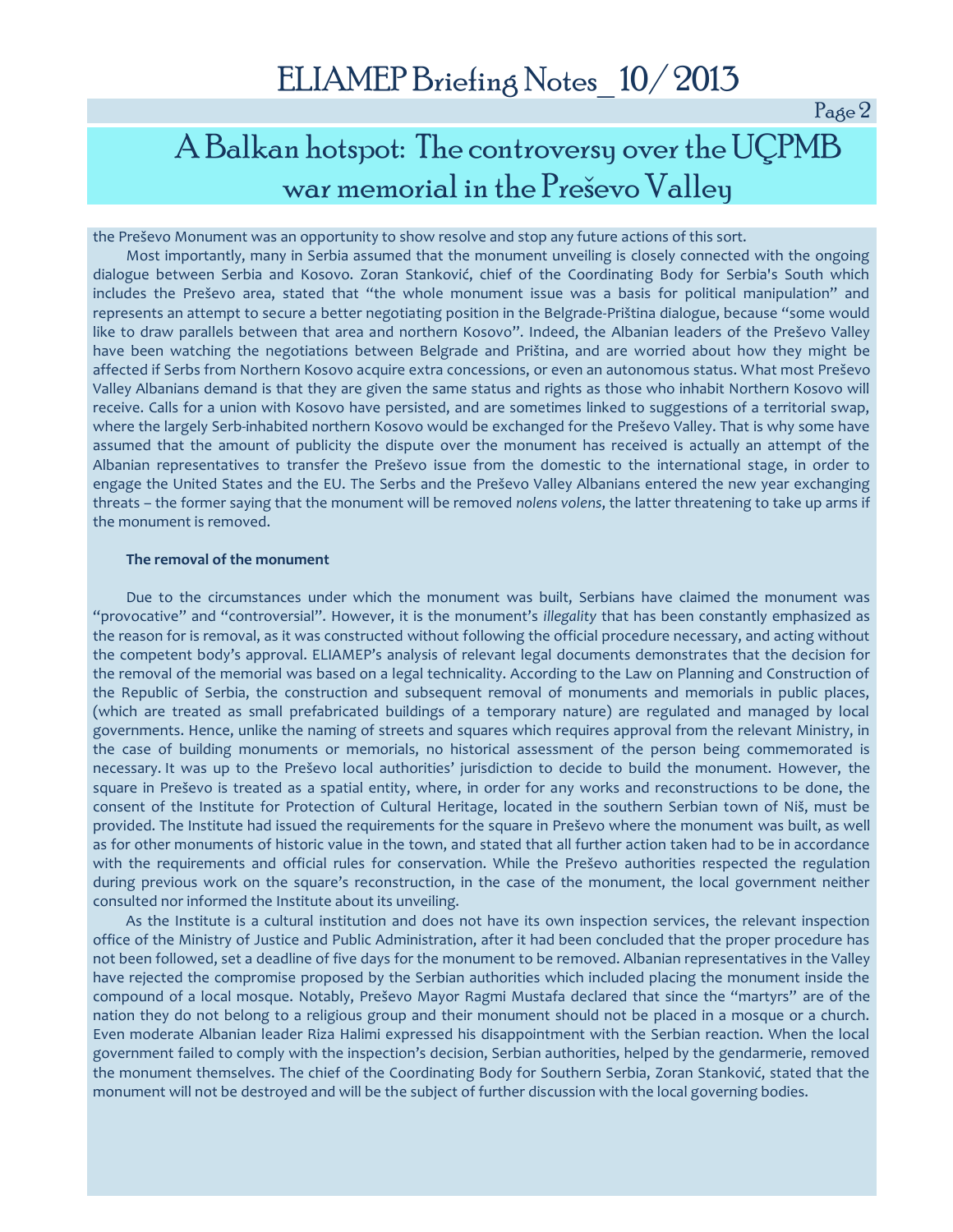Page 3

## A Balkan hotspot: The controversy over the UÇPMB war memorial in the Preševo Valley

#### **Albanian grievances**

Predictably, the removal of the memorial to fallen Albanian fighters led to protests and strong reactions by local Albanians. Leading local officials in the Preševo Valley condemned the monument's removal, while thousands of Albanians took to the streets of both Preševo and Bujanovac to protest. Although Albanians in the Preševo Valley are not politically unified, they have shown readiness to unite around the issue of the Preševo memorial. After a hot debate over their reaction, with radical forces supporting more drastic measures and the moderates insisting on dialogue for the problem's solution, Albanian local leaders decided to send a request to the Ministry of Justice asking to legalize the monument. Additionally, they called on Belgrade to remove a monument of the village Lučane, which is dedicated to Serbian policemen who were killed during the conflict in 2001. As the initial tensions waned, Albanian leaders from the three municipalities in the Preševo Valley began to demand the reciprocity of rights and status between Serbs of Northern Kosovo and Albanians of the Preševo Valley. The document calls for Albanian autonomy in the spheres of judiciary, police, education and customs control in the Preševo Valley. Furthermore, they announced the construction of a new, 3,000-square-metre memorial complex dedicated to the members of the UÇPMB in the village of Oraovica.

| Ethnic composition in the Preševo Valley |              |                  |              |                  |              |           |              |         |              |                  |          |
|------------------------------------------|--------------|------------------|--------------|------------------|--------------|-----------|--------------|---------|--------------|------------------|----------|
| Preševo                                  |              |                  |              | <b>Bujanovac</b> |              |           |              | Medveđa |              |                  |          |
| Year                                     | <b>Serbs</b> | <b>Albanians</b> | <b>Total</b> | Year             | <b>Serbs</b> | Albanians | <b>Total</b> | Year    | <b>Serbs</b> | <b>Albanians</b> | Total    |
| <u>1981</u>                              | 4.204        | 28.961           | 33.948       | 1981             | 15.914       | 25.848    | 46.689       | 1981    | n/a          | n/a              | n/a      |
| 1991                                     | 3.206        | 34.992           | 38.943       | <u> 1991</u>     | 14.660       | 29.588    | 49.238       | 1991    | 7.205        | 2.832            | 10.367   |
| 2002                                     | 2.984        | 31.098           | 34.904       | 2002             | 14.782       | 23.681    | 43.302       | 2002    | 6.535        | 1.816            | 8.459    |
| 2011                                     | n/a          | n/a              | $3.066*$     | 2011             | n/a          | n/a       | 18.542*      | 2011    | n/a          | n/a              | $7.292*$ |

\**Albanians boycotted the 2011 Population Census. Source: Statistical Office of the Republic of Serbia*

Preševo Valley is strongly associated with Kosovo; when major crises erupt in Kosovo or uncertainties about the region's status arise, they directly affect the political and social environment in the Preševo Valley. Thus, the memorial removal created a chain reaction in Kosovo, where many monuments and objects of Serbian cultural heritage were demolished or vandalized. To ease the tensions, especially while negotiations with Belgrade were taking place, the Kosovar government condemned this action and stepped up security forces around Serbian monument areas in an effort to prevent future incidents. Although the Deputy Prime Minister Hajredin Kuci's declared that relations between Kosovo and Serbia have changed following the removal of the monument, the Kosovar leadership showed restraint. For the Kosovar government, Serbia's decision to remove the monument showed hostility towards ethnic Albanians in Preševo and lack of readiness to find a solution through dialogue. However, the Kosovar leadership has not created any unnecessary confrontations with Serbia that could affect the continuation of the dialogue. Kosovo's political elite do not want to raise the stakes in Preševo given their own statehood is not completely secured, and Priština still does not control large parts of Kosovar territory. The Kosovar government's moderate stance on the issue has disappointed ethnic Albanians in Preševo, while at the same time, has evoked a strong reaction from the opposition, who accused the government of not doing enough to protect Preševo Albanians' rights. The second largest opposition party in the country, Vetëvendosje, organized demonstrations where the protesters marched through the streets of Priština chanting "Justice for Preševo, no negotiations with Serbia", and other slogans in support of ethnic Albanians in the southern Serbian town. Thankfully though, tensions did not escalate past this point.

The dispute over the monument also soured Serbia's relations with Albania, where the pre-electoral campaign significantly increased nationalist rhetoric. Albanian Prime Minister Sali Berisha attacked Serbia in a speech, warning that he is reconsidering relations between the two countries. Berisha also criticized Serbian "Albanophobia", and the international community for applying a double standard. Calling the response of the Serbian gendarmerie "an ugly